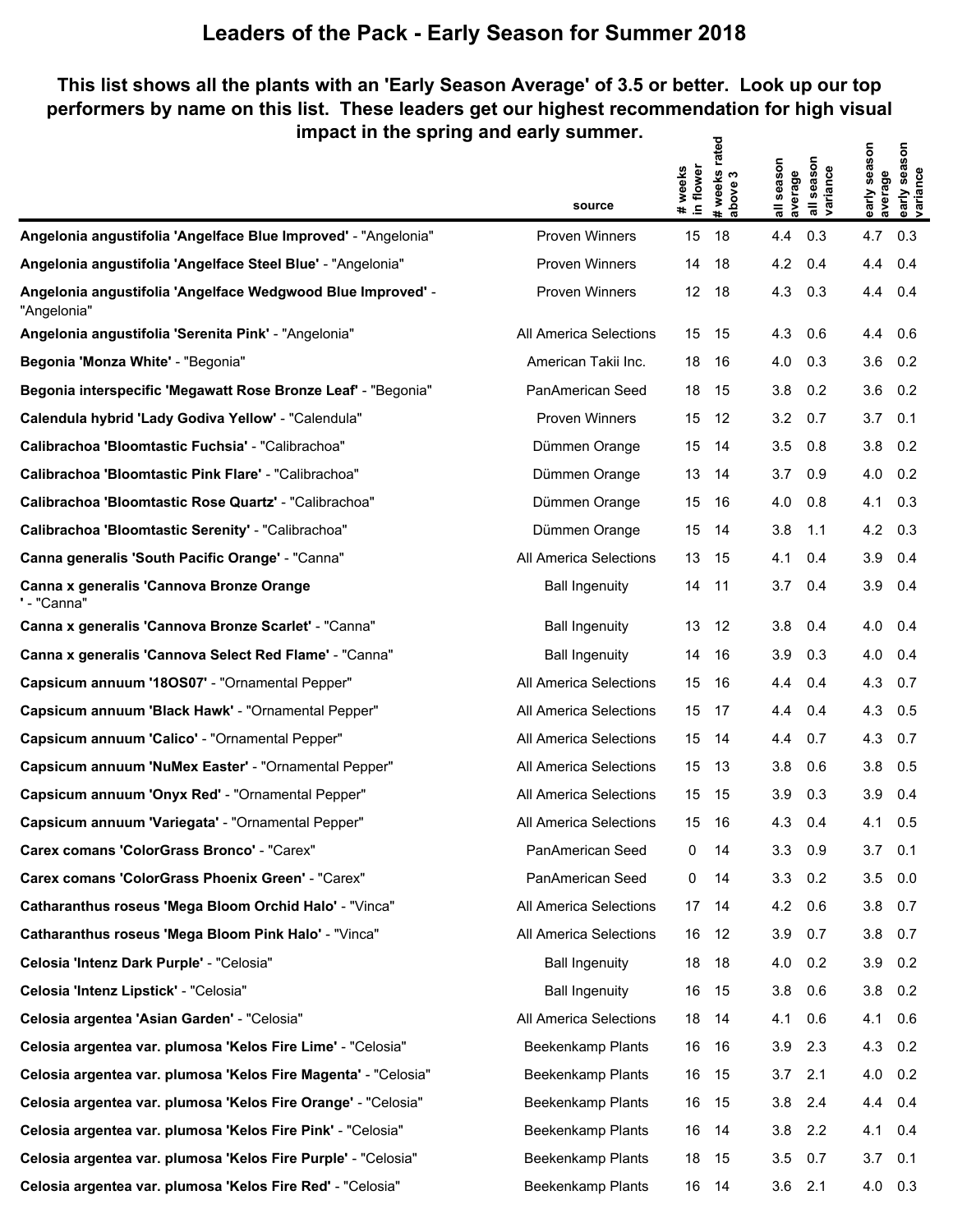|                                                                         |                          |                    | # weeks rated<br>above 3 |                   |                                  |                         | early season<br>variance |
|-------------------------------------------------------------------------|--------------------------|--------------------|--------------------------|-------------------|----------------------------------|-------------------------|--------------------------|
|                                                                         |                          | in flower<br>weeks |                          | season<br>average | season<br>all seasor<br>variance | early season<br>average |                          |
|                                                                         | source                   | #                  |                          |                   |                                  |                         |                          |
| Celosia argentea var. plumosa 'Kelos Fire Scarlet' - "Celosia"          | <b>Beekenkamp Plants</b> | 18                 | 16                       | 4.1               | 0.4                              | 4.2                     | 0.2                      |
| Celosia spicata 'Kelos Atomic Neon Pink' - "Celosia"                    | <b>Beekenkamp Plants</b> | 18                 | 16                       | 4.2               | 1.0                              | 4.4                     | 0.4                      |
| Celosia spicata 'Kelos Atomic Purple Pink' - "Celosia"                  | Beekenkamp Plants        | 18                 | 16                       | 3.5               | 0.1                              | 3.5                     | 0.0                      |
| Cuphea hybrid 'FloriGlory Diana' - "Cuphea"                             | All America Selections   | 15                 | -15                      | 4.0               | 0.6                              | 4.0                     | 0.9                      |
| Dahlia 'Temptation Grapefruit' - "Dahlia"                               | Dümmen Orange            | 11                 | 13                       | 3.3               | 1.2                              | 3.7                     | 0.1                      |
| Dahlia 'Temptation Orange' - "Dahlia"                                   | Dümmen Orange            | 3                  | 12                       | 3.0               | 1.9                              | 3.7                     | 0.2                      |
| Dahlia 'Temptation Red Velvet' - "Dahlia"                               | Dümmen Orange            | 11                 | 13                       | 3.5               | 2.5                              | 4.3                     | 0.4                      |
| Dahlia 'XXL Baja Sol ' - "Dahlia"                                       | Dümmen Orange            | 5                  | 10                       | 3.0               | 1.8                              | 3.7                     | 0.2                      |
| Dahlia 'XXL Merida' - "Dahlia"                                          | Dümmen Orange            | 4                  | 13                       | 3.7               | 0.9                              | 4.1                     | 0.3                      |
| Dahlia 'XXL Tabasco' - "Dahlia"                                         | Dümmen Orange            | 10                 | -15                      | 3.9               | 1.2                              | 4.4                     | 0.5                      |
| Dianthus barbatus interspecific 'Jolt Pink' - "Dianthus"                | All America Selections   | 15                 | 15                       | 4.3               | 1.0                              | 4.7                     | 0.3                      |
| Dianthus chinensis '180S04 ' - "Dianthus"                               | All America Selections   | 14                 | - 13                     | 3.8               | 0.8                              | 4.2 0.3                 |                          |
| Dianthus chinensis 'Carpet Snow Fire ' - "Dianthus"                     | All America Selections   | 13                 | - 15                     | 4.0               | 0.5                              | 4.2                     | 0.3                      |
| Dianthus chinensis 'Diana Purple Centered White ' - "Dianthus"          | All America Selections   | 15                 | - 15                     | 4.1               | 0.3                              | 4.2                     | 0.3                      |
| Dianthus interspecific 'Supra Pink' - "Dianthus"                        | All America Selections   | 16                 | - 13                     | 3.6               | 1.7                              | 4.4                     | 0.2                      |
| Euphorbia 'Diamond Mountain' - "Euphobia"                               | Proven Winners           | 18                 | -18                      | 4.4               | 0.2                              | 4.5                     | 0.1                      |
| Gaura lindheimeri 'Sparkle White' - "Gaura"                             | All America Selections   | 10                 | -18                      | 4.3               | 0.2                              | 4.2                     | 0.2                      |
| Gomphrena 'Truffula Pink' - "Gomphrena"                                 | Proven Winners           | 18                 | 16                       | 4.4               | 0.5                              | 4.6                     | 0.3                      |
| Gomphrena pulchella 'Fireworks' - "Gomphrena"                           | PanAmerican Seed         | 16                 | 16                       | 4.2               | 0.6                              | 4.4                     | 0.4                      |
| Gypsophila muralis 'Gypsy White Improved' - "Gypsophila"                | All America Selections   | 16                 | -11                      | 2.8               | 2.8                              | 4.0                     | 0.1                      |
| Hypoestes phyllostachya 'Hippo Pink' - "Polka Dot Plant"                | Proven Winners           | 0                  | 18                       | 4.2               | 0.1                              | 4.2                     | 0.2                      |
| Hypoestes phyllostachya 'Hippo White' - "Polka Dot Plant"               | Proven Winners           | 0                  | 18                       | 4.6               | 0.1                              | 4.6 0.2                 |                          |
| Impatiens hawkerii 'SunStanding Cherry Red' - "New Guinea<br>Impatiens" | Dümmen Orange            | 18 14              |                          | 4.0               | 0.4                              | 4.1 0.4                 |                          |
| Impatiens hawkerii 'SunStanding Purple' - "New Guinea Impatiens"        | Dümmen Orange            | 18                 | 16                       | 4.0               | 0.3                              | 4.2                     | 0.4                      |
| Ipomoea 'SolarPower Black Improved' - "Sweet Potato"                    | <b>Ball FloraPlant</b>   | 5                  | 18                       | 4.0               | 0.1                              | 4.0                     | 0.1                      |
| Ipomoea 'SolarPower Lime Improved' - "Sweet Potato"                     | <b>Ball FloraPlant</b>   | 6                  | 18                       | 4.1               | 0.1                              | 4.1                     | 0.1                      |
| Ipomoea 'SolarPower Red' - "Sweet Potato"                               | <b>Ball FloraPlant</b>   | 6                  | 18                       | 4.3               | 0.2                              | 4.4                     | 0.2                      |
| Ipomoea 'Sweet Caroline Kiwi' - "Sweet Potato"                          | Proven Winners           | 6                  | 18                       | 4.6               | 0.2                              | 4.8                     | 0.1                      |
| Ipomoea 'Sweet Caroline Raven Improved' - "Sweet Potato"                | <b>Proven Winners</b>    | 5                  | 18                       | 4.2               | 0.1                              | 4.3                     | 0.1                      |
| Lantana 'Havana Full Moon' - "Lantana"                                  | Dümmen Orange            | 15                 | 16                       | 4.1               | 0.4                              | 3.7                     | 0.3                      |
| Lantana 'Havana Gold' - "Lantana"                                       | Dümmen Orange            | 14                 | 16                       | 4.1               | 0.3                              | 3.8                     | 0.3                      |
| Lantana 'Havana Sunrise' - "Lantana"                                    | Dümmen Orange            | 14                 | 16                       | 4.4               | 0.5                              | 4.0                     | 0.6                      |
| Lantana 'Havana Sunshine' - "Lantana"                                   | Dümmen Orange            | 14                 | 16                       | 4.3               | 0.6                              | 3.8                     | 0.4                      |
| Lantana camara 'Luscious Citrus Blend Improved' - "Lantana"             | <b>Proven Winners</b>    | 16                 | 18                       | 4.5               | 0.3                              | 4.4                     | 0.4                      |
| Lycopersicon 'Garden Gem' - "Tomato"                                    | <b>Proven Winners</b>    | 15                 | 12                       | 3.8               | 0.6                              | 4.1                     | 0.3                      |
| Lycopersicon 'Garden Treasure' - "Tomato"                               | Proven Winners           | 15                 | 13                       | 3.8               | 0.8                              | 4.2                     | 0.3                      |
| Ocimum 'Amazel' - "Basil"                                               | Proven Winners           | 18 18              |                          | 4.4               | 0.4                              | 4.6 0.4                 |                          |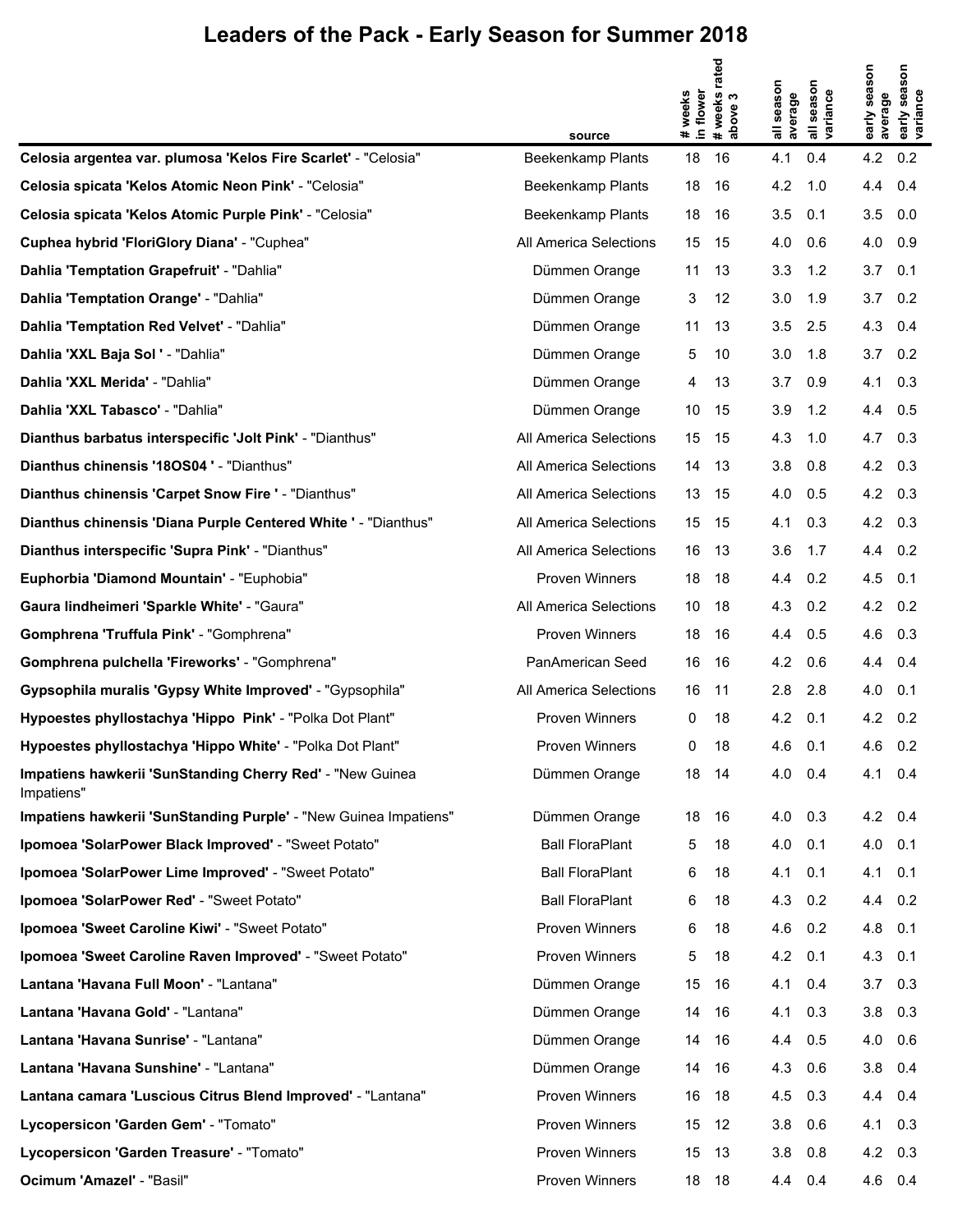|                                                                               |                        |                      | # weeks rated<br>above 3 |                   |                                  | early season    | early season<br>variance |
|-------------------------------------------------------------------------------|------------------------|----------------------|--------------------------|-------------------|----------------------------------|-----------------|--------------------------|
|                                                                               |                        | # weeks<br>in flower |                          | season<br>average | season<br>all seasor<br>variance | average         |                          |
|                                                                               | source                 |                      |                          |                   |                                  |                 |                          |
| Pelargonium x interspecific 'Calliope Medium Dark Red' - "Geranium"           | All America Selections | 16                   | 16                       | 4.4               | 0.1                              | 4.3             | 0.1                      |
| Penstemon barbatus 'Twizzle Purple' - "Penstemon"                             | All America Selections | 0                    | 13                       | 3.9               | 0.4                              | 3.8             | 0.3                      |
| Pentas lanceolata 'Lucky Star Dark Red' - "Pentas"                            | PanAmerican Seed       | 15                   | 17                       | 4.4               | 0.4                              | 4.0             | 0.4                      |
| Pentas lanceolata 'Lucky Star Mix' - "Pentas"                                 | PanAmerican Seed       | 12 15                |                          | 3.6               | 0.1                              | 3.6             | 0.2                      |
| Pentas lanceolata 'Lucky Star Pink' - "Pentas"                                | PanAmerican Seed       | 13 17                |                          | 4.4               | 0.4                              | 4.2             | 0.6                      |
| Pentas lanceolata 'Lucky Star Raspberry' - "Pentas"                           | PanAmerican Seed       | 15 15                |                          | 3.9               | 0.3                              | 3.8             | 0.5                      |
| Petunia '180S05' - "Petunia"                                                  | All America Selections | 13 13                |                          | 4.1               | 1.4                              | 4.1             | 0.8                      |
| Petunia 'Easy Wave Silver' - "Petunia"                                        | PanAmerican Seed       | 16 13                |                          | 3.6               | 1.0                              | 3.8             | 0.3                      |
| Petunia 'Easy Wave Violet Improved' - "Petunia"                               | PanAmerican Seed       | 15 12                |                          | 3.5               | 1.7                              | 4.0             | 0.5                      |
| Petunia 'Ramblin' Burgundy Chrome' - "Petunia"                                | All America Selections | 16                   | - 10                     | 3.3               | 1.9                              | 3.6             | 0.5                      |
| Petunia 'Supertunia Blue Skies' - "Petunia"                                   | Proven Winners         | 16                   | 16                       | 4.1               | 1.2                              | 4.5             | 0.4                      |
| Petunia 'Supertunia Vista Bubblegum' - "Petunia"                              | Proven Winners         | 16                   | 16                       | 4.1               | 1.2                              | 4.4             | 0.4                      |
| Petunia 'Wave Purple Classic' - "Petunia"                                     | All America Selections | 14                   | 11                       | 3.6               | 1.8                              | 3.6             | 0.4                      |
| Petunia ×hybrida 'Tidal Wave Red Velour' - "Petunia"                          | All America Selections | 16                   | 14                       | 3.9               | 1.1                              | 4.1             | 0.5                      |
| Phaseolus acutifolius 'Blue Speckled Tepary' - "Ornamental Bean"              | All America Selections | 8                    | 13                       | 3.8               | 0.5                              | 4.1             | 0.3                      |
| Portulaca 'Cupcake Upright Lavender' - "Portulaca"                            | Dümmen Orange          | 18                   | 13                       | 4.0               | 0.7                              | 4.1             | 0.7                      |
| Portulaca 'Cupcake Upright Lemon Zest' - "Portulaca"                          | Dümmen Orange          | 18                   | 15                       | 3.9               | 0.3                              | 3.7             | 0.3                      |
| Portulaca 'Cupcake Upright Magenta' - "Portulaca"                             | Dümmen Orange          | 18                   | 16                       | 4.3               | 0.5                              | 4.2             | 0.6                      |
| Portulaca 'Cupcake Upright Orange Zest' - "Portulaca"                         | Dümmen Orange          | 18                   | 13                       | 4.1               | 0.6                              | 4.0             | 0.7                      |
| Salvia 'Rockin' Fuchsia' - "Salvia"                                           | Proven Winners         | 16                   | -17                      | 4.0               | 0.2                              | 3.9             | 0.2                      |
| Salvia 'Rockin' Golden Delicious' - "Salvia"                                  | Proven Winners         | 0                    | 18                       | 4.5               | 0.2                              | 4.7             | 0.2                      |
| Salvia 'Skyscraper Dark Purple' - "Salvia"                                    | Selecta                | 18                   | 18                       | 4.5               | 0.3                              | 4.5 0.4         |                          |
| Salvia 'Skyscraper Pink' - "Salvia"                                           | Selecta                | 18 18                |                          | $4.4 \quad 0.2$   |                                  | $4.3 \quad 0.2$ |                          |
| Salvia coccinea 'Summer Jewel White' - "Salvia"                               | All America Selections | 18                   | 16                       | 4.2               | 0.4                              | 4.0             | 0.4                      |
| Salvia hybrid 'Rockin' Deep Purple' - "Salvia"                                | Proven Winners         | 18 17                |                          | 4.4               | 0.4                              | 4.3 0.5         |                          |
| Salvia interspecific 'Big Blue' - "Salvia"                                    | PanAmerican Seed       | 13 17                |                          | 4.4               | 0.4                              | 4.4 0.5         |                          |
| Solenostemon scutellarioidses 'ColorBlaze Chocolate Drop' -<br>"Coleus"       | Proven Winners         | 0                    | 18                       | 4.3               | 0.2                              | 4.4 0.2         |                          |
| Solenostemon scutellarioidses 'ColorBlaze Golden Dreams' -<br>"Coleus"        | Proven Winners         | 0                    | 16                       | 4.0               | 0.5                              | 4.0             | 0.2                      |
| Solenostemon scutellarioidses 'ColorBlaze Rediculous' - "Coleus"              | <b>Proven Winners</b>  | 11                   | 14                       | 4.1               | 0.5                              | $4.5$ 0.3       |                          |
| Solenostemon scutellarioidses 'ColorBlaze Royale Cherry Brandy' -<br>"Coleus" | Proven Winners         | 6                    | 18                       | 4.0               | 0.2                              | $4.0$ 0.1       |                          |
| Solenostemon scutellarioidses 'ColorBlaze Sedona Sunset' -<br>"Coleus"        | Proven Winners         | 12 <sup>2</sup>      | 16                       | 3.8               | 0.6                              | 4.1             | 0.2                      |
| Solenostemon scutellarioidses 'ColorBlaze Strawberry Drop' -<br>"Coleus"      | Proven Winners         | 1                    | 18                       | 4.1               | 0.3                              | 4.3             | 0.3                      |
| Solenostemon scutellarioidses 'ColorBlaze Torchlight' - "Coleus"              | Proven Winners         | 5                    | 16                       | 4.1               | 0.9                              | 4.1             | 0.4                      |
| Solenostemon scutellarioidses 'FlameThrower Salsa Roja' - "Coleus"            | <b>Ball FloraPlant</b> | 2                    | 17                       | 4.3               | 0.2                              | 4.2             | 0.3                      |
| Solenostemon scutellarioidses 'FlameThrower Serrano' - "Coleus"               | <b>Ball FloraPlant</b> | 2                    | 17                       | 4.3               | 0.4                              | $3.9$ 0.2       |                          |